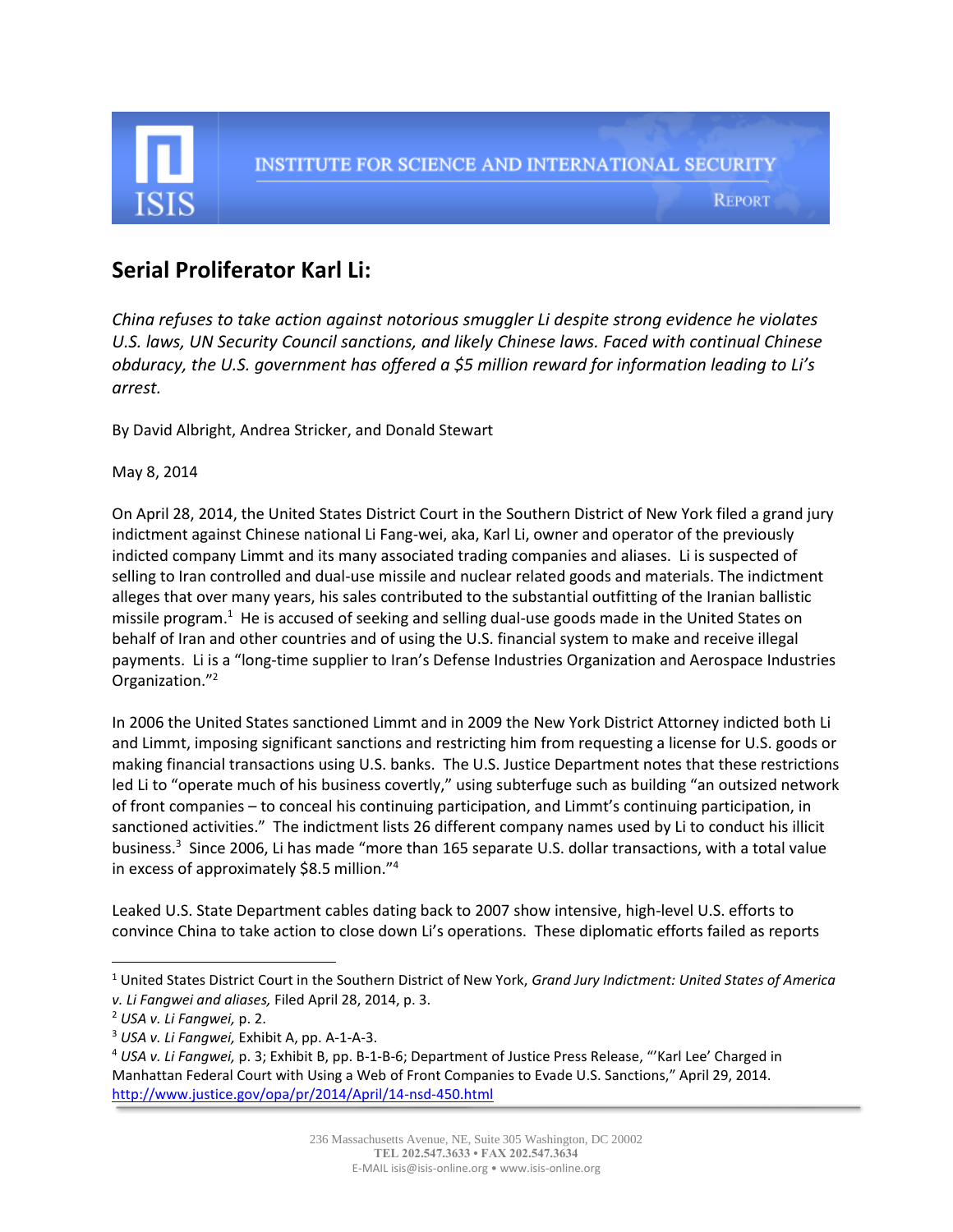have surfaced that Li is protected by senior Chinese officials. Obviously frustrated by China's refusal to rein in Li, the State Department has offered a \$5 million anti-transnational crime reward for information leading to his arrest. The newest indictment charges Li with an additional seven offenses.

#### **New Charges Filed**

The seven new charges against Li, as described in the indictment, include:

**Count One: Conspiracy to violate the International Emergency Economic Powers Act (IEEPA):** 

#### *Export control related violations:*

- o From December 2010 to February 2013, Li "used two separate front companies, Sinotech (Dalian) Carbon & Graphite Manufacturing Corporation and Dalian Zhongchuang Char-White Co., Ltd, to send at least 23 shipments to Iran." Some appear to have included various samples using invoices issued by still other additional front companies.
- o During late 2011, Li "visited a manufacturing plant in China…with several Iranians." The purpose of the visit was to inspect the facilities "in connection with a completed transaction involving machinery used to produce aramid fiber." The indictment states that "aramid fibers are used in, among other things, ballistic missiles and gas centrifuges used in uranium enrichment." The UN Security Council banned the export of "fibrous or filamentary materials" to Iran in 2010.
- o In February 2010, Li sent invoices to an Iranian company for "20,000 kilograms of colddrawn seamless steel pipes." In January 2008, Li sent an invoice to another Iranian company for "1,300 aluminum alloy tubes." In June 2008, he sent an invoice to an Iranian procurement agent for "24,500 kilograms of maraging steel rods…a special class of high-strength steel that can be used in the development of gas centrifuges and uranium enrichment." The invoices were issued in the names of various front companies owned by Li.

#### *Financial transaction related violations:*

- o From 2007 to 2012, Li used five different front companies- Wealthy Ocean Enterprises Ltd., Ansi Metallurgy Industry Co., Ltd., ABC Metallurgy Limited, Sinotech Inudstry Co., Ltd., and Success Move Limited to covertly deal with a single customer. Li made extensive use of Sinotech Metallurgy & Minmetals Industry Co., Ltd. evading sanctions in 35 separate U.S.-dollar transactions totaling more than \$2,400,000. After banks became suspicious of Sinotech Metallurgy & Minmetals Industry Co., Ltd., Li directed companies to use a second set of front companies to make financial transactions with new banks, causing additional millions to be illegally pushed through the U.S. banking system.
- $\circ$  During 2010 and 2011, Li engaged in at least four transactions with an Iran-based company, which made payment for these transactions to two different front companies. Li successfully used the U.S. financial system in order to obtain goods for Iran making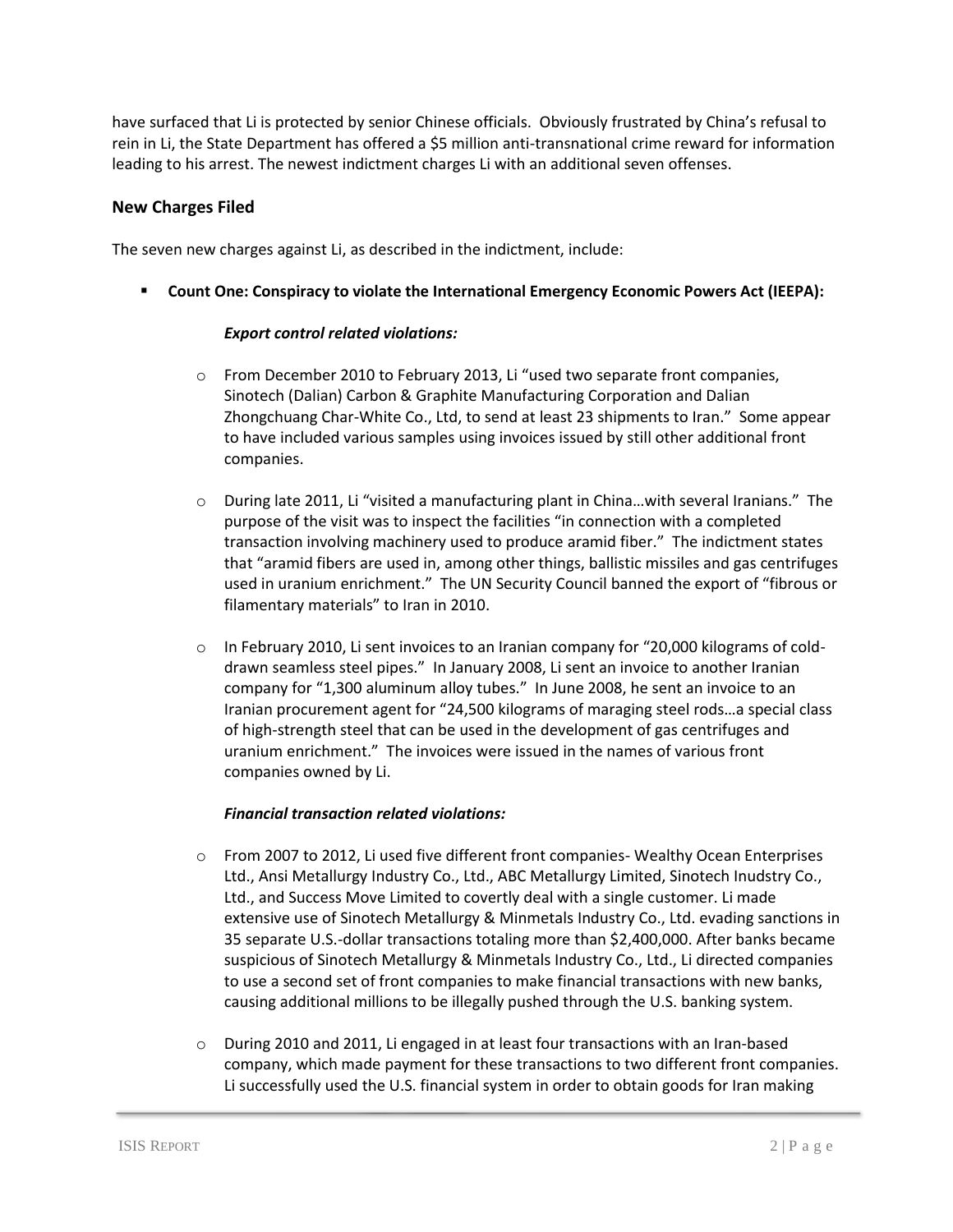transactions amounting to more than \$208,300. The money flowed through multiple New York banks to a Chinese bank account ultimately controlled by Li. He arranged for the Iranian payments to appear to originate from somewhere other than Iran by using an exchange house, "i.e., an entity operating outside of Iran on behalf of an Iran-based entity."

#### **Specific Overt Acts:**

- o From February 2012 to February 2013, Li caused four electronic wire transfers through U.S. financial institutions to Li's accounts in China. The first was in the amount of \$71,374.18 to Li's account in the name of "MTTO Industry Trade Ltd." The second of \$34,644.27 was to Li's account in the name of "Karat Industry Co." The third for approximately \$400,000.00 was to an account in the name of "Tereal Industry and Trade Limited."
- $\circ$  In January 2013, Li caused a company located in the United Arab Emirates to issue an invoice to Sinotech (Dalian) Carbon and Graphite Manufacturing Corporation for a purchase of "graphite electrodes" in exchange for \$1,145,000.00.
- $\circ$  In January 2012, Li caused approximately 20 metric tons of graphite to be sold to a U.S. company and imported into the United States. In February 2012, Li caused over 600 graphite rods to be sold to a U.S. company and imported.
- $\circ$  In December 2011, Li caused a U.S. company to issue a price quote for 5 kilograms of Hafnium Diboride 325 Mesh powder. In October 2011, Li initiated a contract with a U.S. company in the name of MTTO Industry & Trade.
- $\circ$  In July and August of 2011, Li caused wire transfers of \$60,725.00 and \$52,443.63 to be transferred through U.S. financial institutions in the name of Success Move Limited. In March 2011, Li caused an electronic wire transfer of \$16,062.50 through an unnamed financial institution in the name of Success Move Limited to a bank account in China controlled by China North Chemical Industries Co., Ltd.
- o In August 2010 and February 2011, Li caused electronic wire transfers of \$31,914.00 and \$55,605.00, respectively, to be transferred from an Iranian company through U.S.-based financial institutions in New York to a bank account controlled by Li in China in order to facilitate the provision of goods to the Iranian customer.
- o From 2010 to 2013, Li repeatedly traveled to Iran for extended periods of time to confer with Iranian individuals/entities for business-related purposes.
- $\circ$  In April 2009, Li caused an electronic wire transfer of \$52,443.63 though a U.S. financial institution in New York to a bank account controlled by Li in China in the name of ABC Metallurgy Limited.
- **Count Two: First Substantive IEEPA Violation:**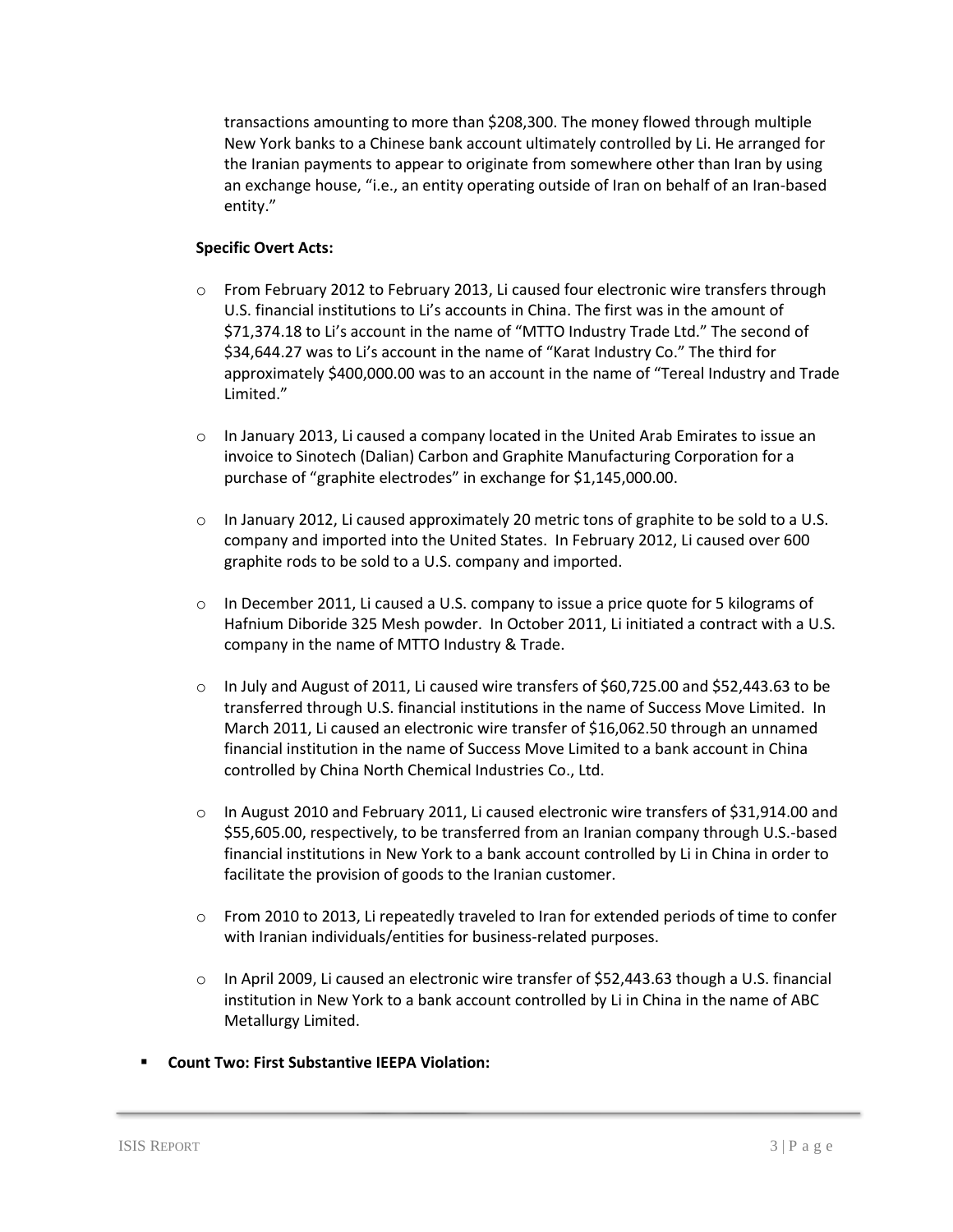$\circ$  Li caused approximately 20 metric tons of graphite to be sold to a U.S. company and imported into the United States, without prior authorization from OFAC. (Li is prohibited from doing business in the United States by the sanctions against him).

## **Count Three: Substantive IEEPA Violation:**

 $\circ$  In February 2012, Li engaged in transactions that evaded and avoided the prohibitions contained in Executive Order 13382 and regulations imposed by OFAC on LIMMT, on Li Fangwei and several of Li's front companies, as proliferators of weapons of mass destruction. Li caused over 600 graphite rods to be sold to a U.S. company and imported into the United States.

## **Count Four: Money Laundering Conspiracy:**

 $\circ$  From 2006 through 2014, Li and his associates conspired to transfer funds to places in the United States through places outside the United States, with the intent to promote and carry on unlawful activity with individuals and entities placed on the Specially Designated Nationals List by OFAC. Li and his associates engaged in monetary transactions of a value greater than \$10,000 to provide goods and services to customers in Iran.

## **Count Five: Wire and Bank Fraud Conspiracy:**

- $\circ$  From 2006 to 2014, Li and his associates conspired to use false and fraudulent pretenses to obtain money and property. Li used a network of front companies to conduct U.S. dollar transactions through financial intuitions in U.S.-based correspondent banks and caused more than \$8.5 million to be illegally transferred from outside the United States through financial institutions in New York.
- $\circ$  Li entered into multiple transactions with a U.S. company in contravention of IEEPA and the WMD Sanctions Regulations imposed against him, by concealing the true nature of his involvement in the transaction, resulting in approximately \$128,978.28 to be transferred using front companies.
- $\circ$  Li engaged in a scheme with an Iranian company to hide the true nature of the company and Li's involvement in the transactions through U.S. financial institutions.

## **Count Six: First Substantive Count of Wire Fraud:**

- $\circ$  Li engaged in a scheme to use aliases and front companies to conduct transactions in U.S. currency through U.S.-based financial institutions, in contravention of IEEPA and the WMD Sanctions imposed against him, by concealing the true nature of his involvement from the financial institutions and U.S. regulators.
- **Count Seven: Second Substantive Count of Wire Fraud:**